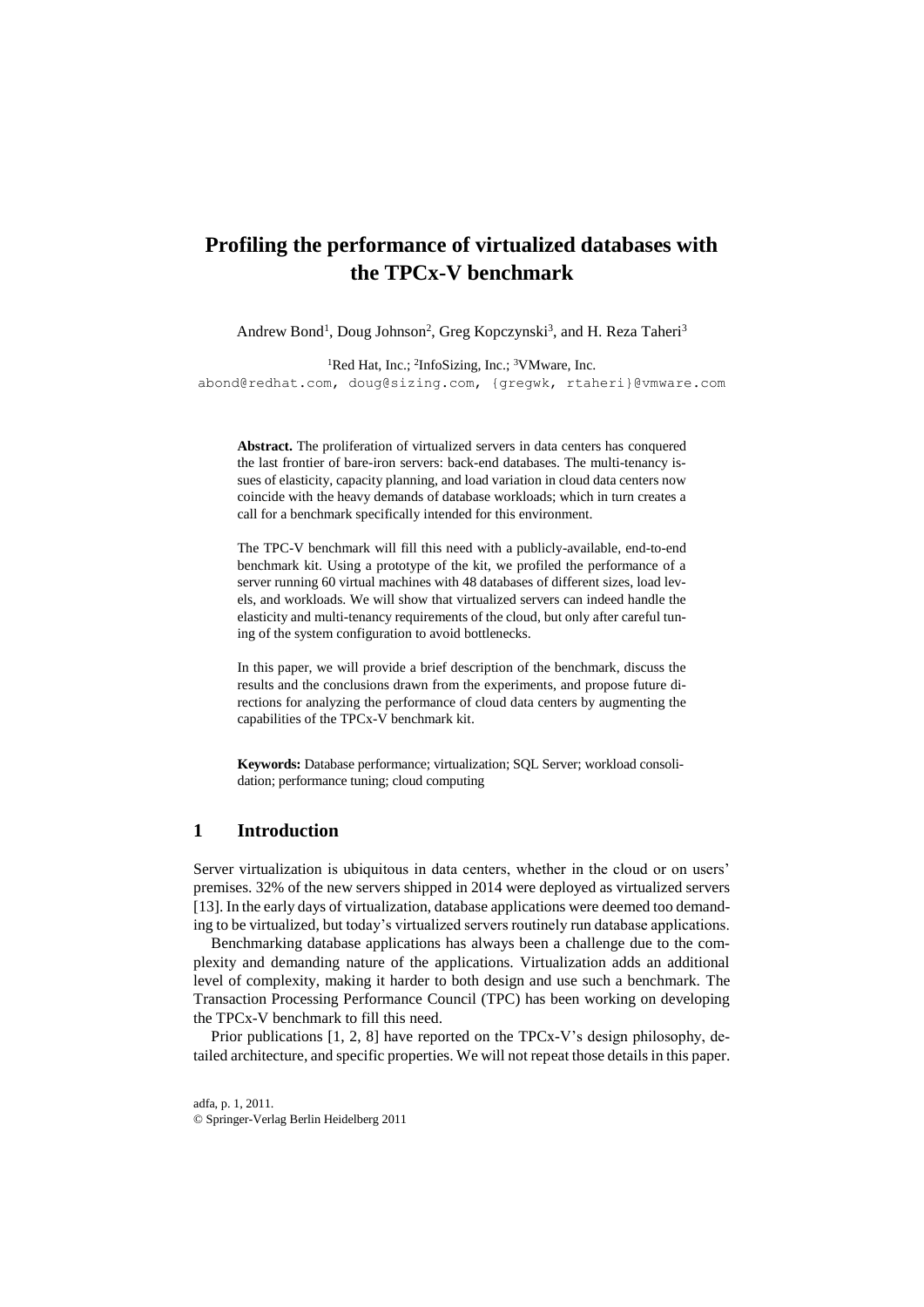Instead, we will provide a status update on the more recent changes, and show how the benchmark was used to measure and optimize performance on a large server.

### **2 Other virtualization benchmarks.**

Prior to TPCx-V, there have been 3 other industry-standard, virtualization-specific benchmarks: VMmark 2.x, SPECvirt\_sc2013, and TPC-VMS.

The earliest virtualization-specific benchmark was VMware's VMmark [\[18\]](#page-16-4). In its latest version, VMmark 2.x has evolved into a multi-host data center virtualization benchmark that includes both application-level workloads and platform-level operations, such as guest VM deployment, dynamic virtual machine relocation (vMotion) and dynamic datastore relocation (storage vMotion). VMmark has a *tile* architecture. Each tile includes 6 workloads of set workload levels. The user is expected to keep adding tiles until the system reaches peak throughput.

SPEC's SPEC virt sc2013 [\[14\]](#page-16-5) is another server consolidation benchmark with a tile-based architecture. Each tile includes workloads from earlier SPEC benchmarks SPECweb2005, SPECjAppServer2004, SPECmail2008 and SPECINT2006.

Neither VMmark 2.x nor SPECvirt\_sc2013 addressed database workloads, and had lightly-loaded VMs with little storage I/O demands. The first virtualization benchmark with a database workload was TPC's TPC-VMS benchmark [\[3\]](#page-16-6). Although TPC-VMS was adequate in emulating a simple server consolidation scenario, its shortcomings included having a single DBMS workload, a constant count of 3 VMs, and no variation in the level of the loads of VMs.

### **3 TPCx-V benchmark**

A TPC Subcommittee has been working on the development of the TPCx-V benchmark since 2010. The benchmark specification and the Express benchmark kit are nearly complete, and the development subcommittee is planning to submit the benchmark to the TPC General Council for final review and approval in August or November 2015.

#### **3.1 Genesis of TPCx-V**

The goal of TPCx-V is to measure how a virtualized server runs database workloads. It uses a database workload to measure the performance of virtualized platforms, notably the hypervisor, the server hardware, storage, and networking. To save development time, it relies on a prior TPC benchmark, in the same manner that SPECvirt sc2013 used prior SPEC benchmarks as its workloads. The goal for TPCx-V was not to introduce a new database workload. The Subcommittee started out with the TPC-E [\[15\]](#page-16-7) benchmark as the foundational workload for TPCx-V. However, the TPCx-V workload has evolved to be different from TPC-E in many ways. So comparing TPC-E results and TPCx-V results would be erroneous, as well as against the TPC policies.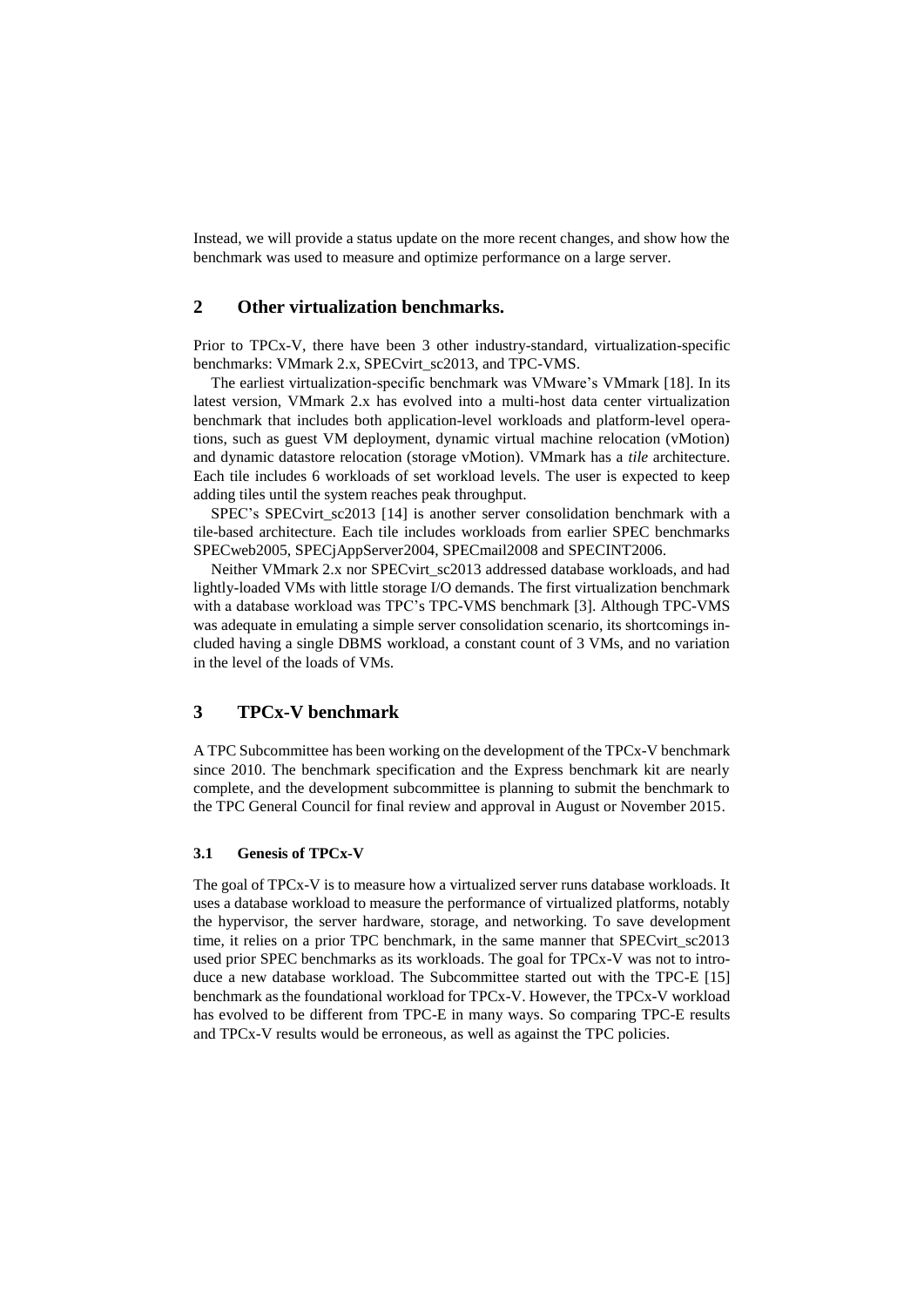Consult [\[1,](#page-16-1) [2\]](#page-16-2) for details of the TPCx-V architecture. The full functional specification of TPCx-V will be available when the benchmark is officially released.

#### **3.2 TPCx-V properties**

The original design goals of TPCx-V were:

- Simulate cloud computing with:
	- ─ A mix of On Line Transaction Processing (*OLTP*) and Decision Support Systems (*DSS*) workloads
	- ─ Use databases of different sizes and load levels
	- ─ Vary load levels to each VM to represent the elastic nature of load levels on cloud computing servers
- Devise a workload that stresses the virtualization layer and drives the state of the art for future hypervisor designs
- A Tiled architecture that requires more Tiles on larger servers
- But unlike earlier virtualization benchmarks, the load of TPCx-V Tiles is not constant: as in real world, larger servers run larger VMs, not just more VMs
- Improved ease of benchmarking compared to TPC-E. For example, the TPC-E schema makes it impossible to initially populate the database for one performance level, but run against a subset of the loaded data. TPCx-V schema has been updated to allow a benchmark sponsor to initially populate  $L_1$  Load Units<sup>1</sup>, but run against  $L_2$  Load Unit,  $L_2 < L_1$ .
- Currently, the TPCx V kit is written to run on PostgreSQL. Future kit revisions may add the ability to use other databases

#### **3.2.1 Performance Metric**

TPCx-V has a predefined mix of transactions that are used to simulate the business activity of processing a trade. The Trade-Result transactions make up 10% of this mix. The Performance Metric reported by TPCx-V is *tpsV*, which is a "business throughput" measure of the number of completed Trade-Result transactions per second.

### **3.3 TPCx-V architecture**

 $\overline{\phantom{a}}$ 

#### **3.3.1 Tiles, Groups, and VMs**

The System Under Test (*SUT*) is divided into multiple Tiles. *Tile* is the unit of replication of TPCx-V configuration and load distribution. Each Tile consists of 4 *Groups*. A valid TPCx-V configuration may have between 1 and 6 Tiles, with all Tiles contributing identical proportions of the total load. The number of Tiles and the number of Load

<sup>&</sup>lt;sup>1</sup> A Load Unit represents 1,000 rows in the Customers table. The cardinalities of the other 32 tables are either fixed, or are proportional to the number of Customers.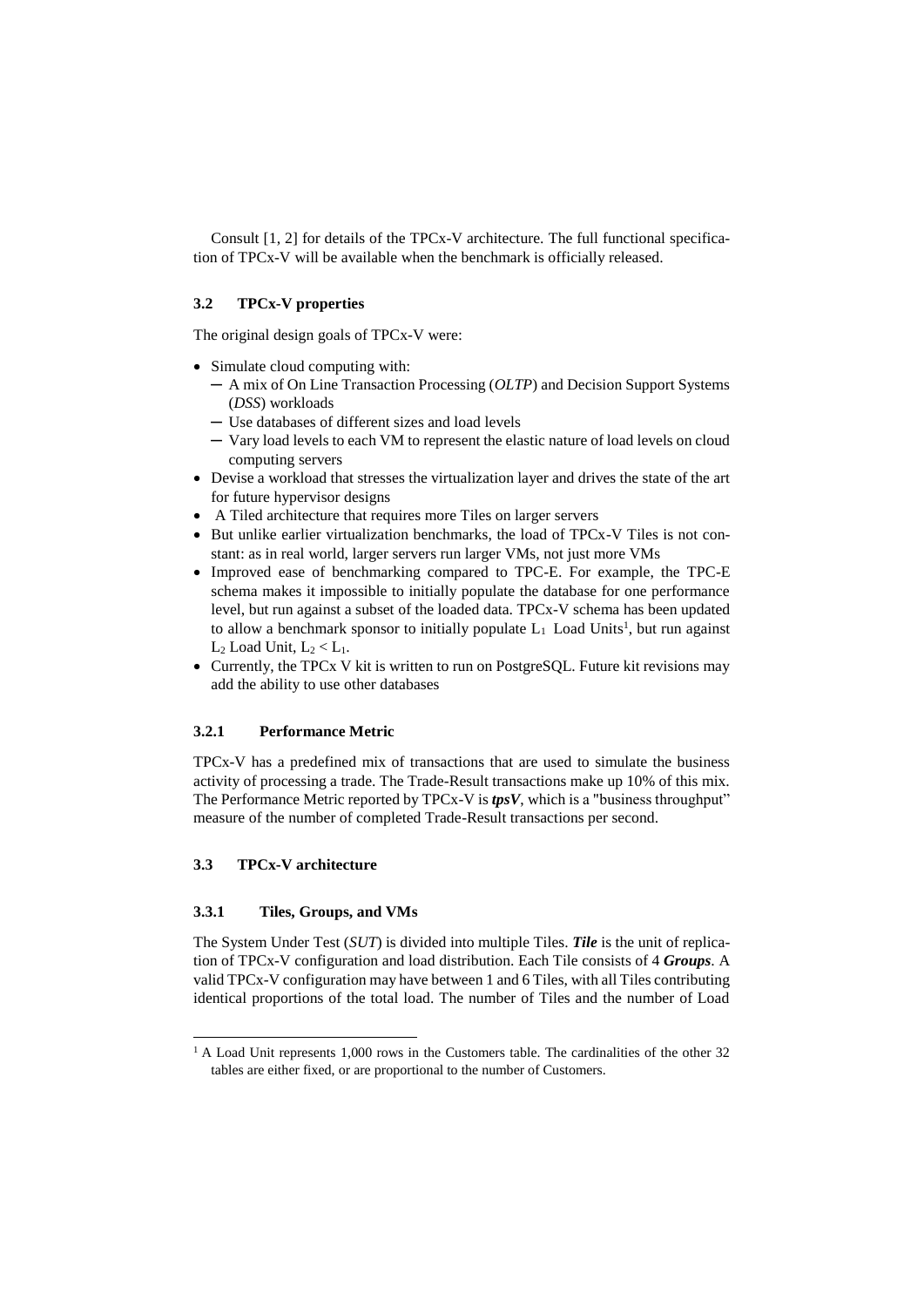

**Fig. 1.** One Tile, 4 Groups, and 12 VMs in a simple TPCx-V configuration

<span id="page-3-0"></span>Units configured in the initial populations of the databases in each Group depend on the throughput, and are determined by a formula defined in the TPCx-V specification.

Each Tile has four *Groups*, with Groups 1, 2, 3, and 4 contributing an *average* of 10%, 20%, 30%, and 40% of the total throughput of the Tile, respectively.

Each Group consists of one *Tier A Virtual Machine* and two transaction-specific *Tier B Virtual Machines*. So there are a total of 12 VMs in each Tile as seen in **[Fig. 1](#page-3-0)**.

VM1 of each Group contains that Group's Tier A, which runs the business logic application, and has the *frames* code functions that issue the database transactions. VM1 does not contain a database. VM2 is the Tier B VM that holds the DSS database, and accepts the 2 storage load-heavy DSS transactions. VM3 is the Tier B VM that holds the OLTP database, and accepts the 9 CPU load-heavy OLTP transactions.

#### **3.3.2 Elasticity**

Each of the 4 Groups in a Tile contributes a different amount of that Tile's overall load. Although the total load offered by a Tile remains constant over the 10 12-minute *Phases* of a benchmark run, the distribution of that load over the 4 Groups varies greatly, as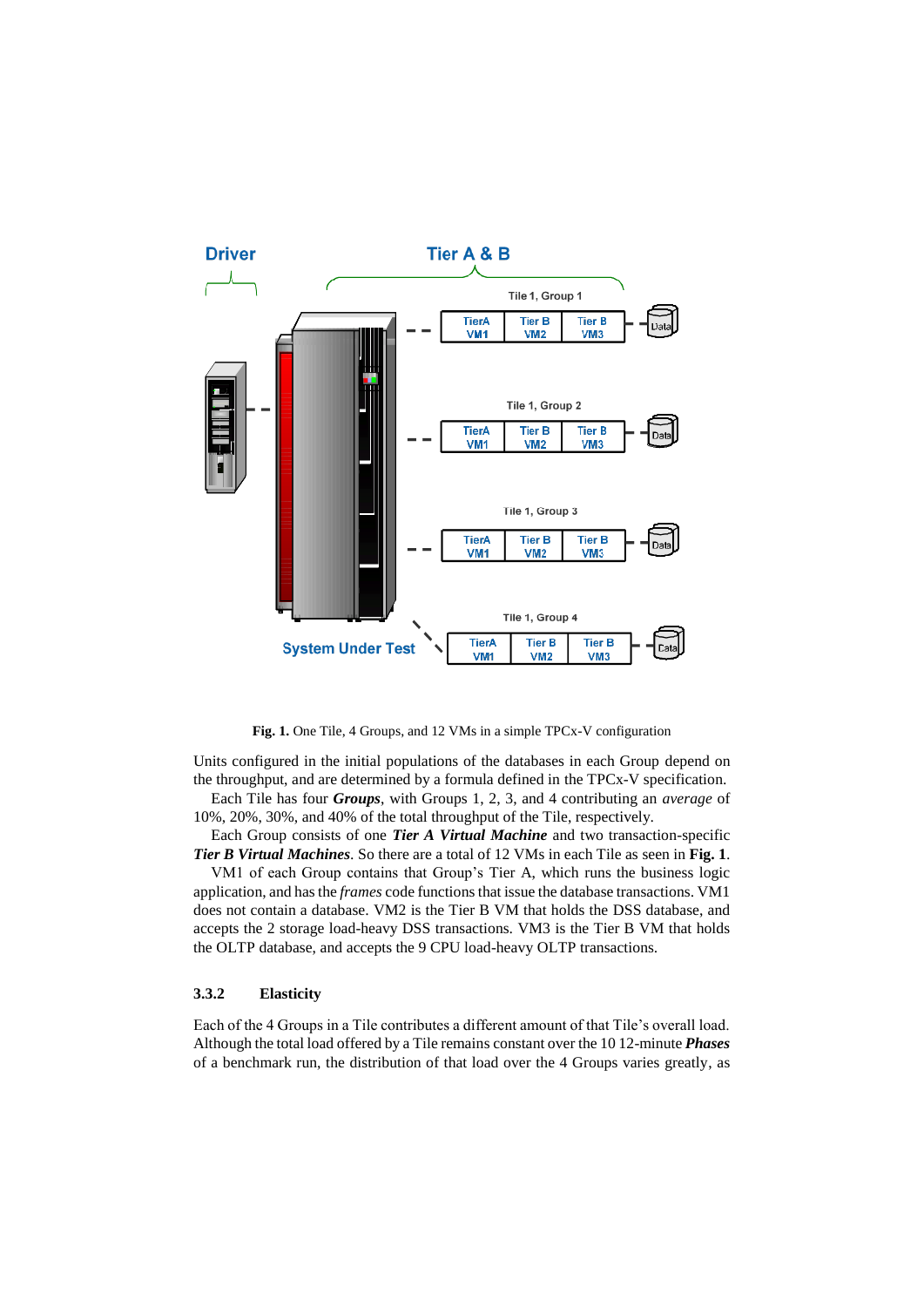

**Fig. 2.** TPCx-V dynamic load variation

<span id="page-4-0"></span>depicted in **[Fig. 2](#page-4-0)**. This is done to better emulate the elasticity of the load offered by different tenants of a server in a data center in the cloud.

#### <span id="page-4-1"></span>**3.3.3 Ensuring the balance of load over Tiles and Groups**

A novel property of the TPCx-V benchmark kit is ensuring that the relative ratios of the loads offered to the Tiles and Groups conform to the specification requirements. Benchmarks typically vary the number of threads of execution in the benchmark driver to match the load level on the SUT. For example, if there are three Tiles, 1/3 of the driver threads would direct transactions to each of the three Tiles. The fundamental problem with this approach is that if one of the Tiles is too slow, it will fall behind the other two, and we won't have equal performance levels. Rebalancing the load offered to the Tiles is a complex, error-prone task. The TPCx-V benchmark avoids that complexity by having each driver thread distribute its transactions over all Tiles and Groups according to the specification requirements, implemented via a deck of cards algorithm. If three Tiles should receive equal loads, each thread uses a deck of cards with equal numbers of cards for all Tiles. If one Tile slows down, the driver thread will automatically issue transactions more slowly to *all* Tiles. Similarly, a deck of cards method is used to ensure each Group in a Tile receives the proper portion of that Tile's load. The Groups deck is changed at every Phase change. As a result, the benchmark kit is faithful to the ratios specified in the test configuration file to a very high level of precision.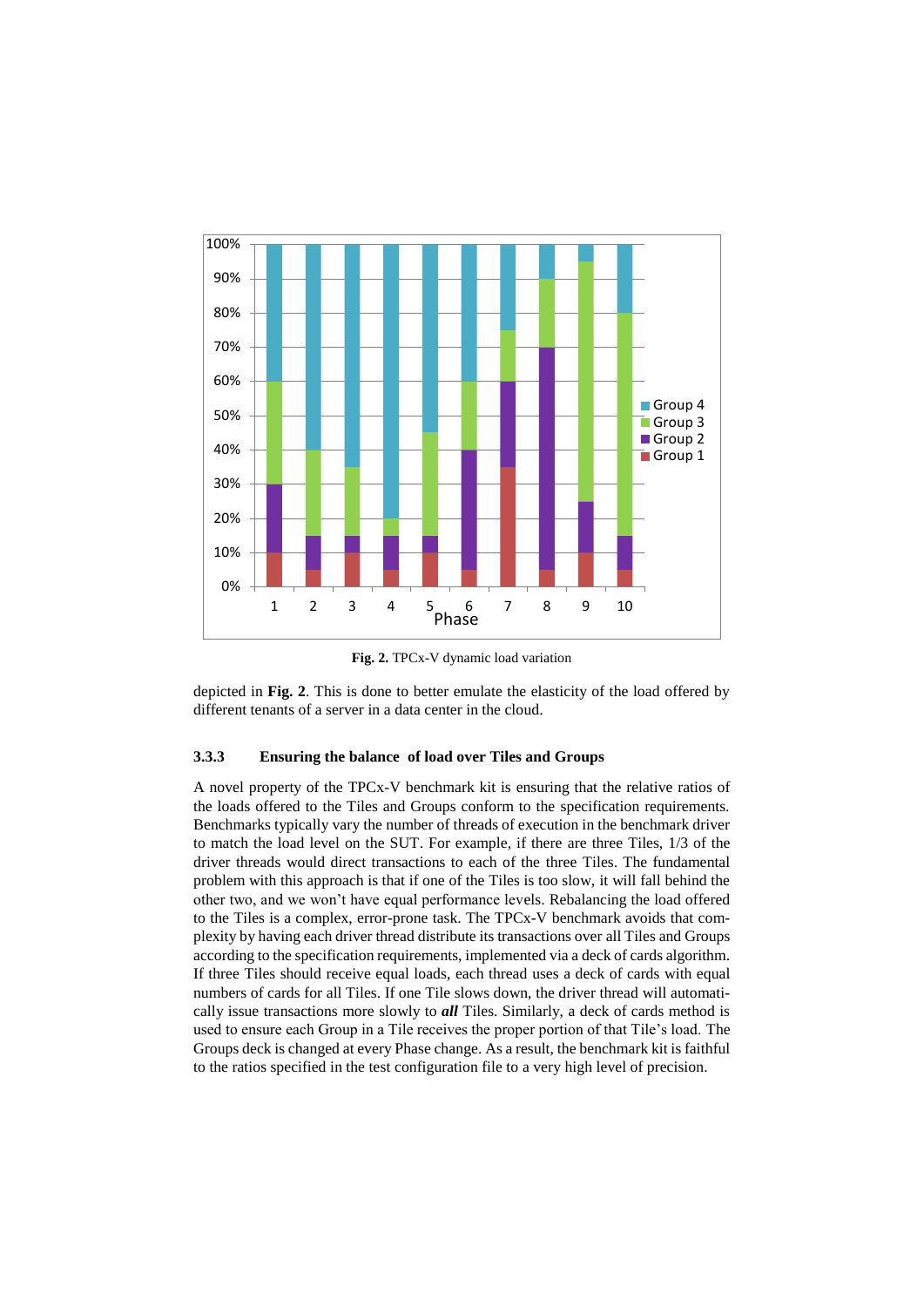# **4 TPC Express benchmarks**

The TPC has operated for many years with the same benchmark development and results submission process (TPC Enterprise). TPC Express represents a shift in aspects of the development process and the benchmark execution process. A central component of this shift is the TPC-provided benchmark kit.

#### **4.1 Role of the benchmarking kit in the Express benchmark**

In the TPC Enterprise model, the TPC would develop a benchmark specification and it was up to the test sponsor to develop a compliant implementation. This is a non-trivial task. It requires expertise in a variety of areas including software development and performance tuning and optimization. Additionally, it requires a deep understanding of the benchmark specification and the complex subtleties of its many constraints. The net effect can be a prohibitively high bar for otherwise-would-be test sponsors.

TPC Express looks to minimize the cost of entry by utilizing a TPC-provided benchmark kit. With a TPC-provided kit there is no longer a need to carefully craft language to express all of the implementation requirements. There is no longer a need for the test sponsor to have an intimate knowledge of all of the benchmark constraints and their interrelationships. All of this can be captured and expressed cleanly and concisely in the form of code.

In addition to avoiding these complexities, a TPC-provided kit saves development time and costs on the test sponsor's part. This allows a test sponsor to get an environment up and running with less up-front investment. TPCx-HS[\[17\]](#page-16-8) was the first Express benchmark released by the TPC, with 4 official results published so far.

#### **4.1.1 Software components of TPCx-V benchmark kit**

The TPCx-V benchmark specification will be published when the TPC General Council approves the benchmark for official release, and will have a detailed description of the architecture and components of the TPCx-V benchmark kit. We will provide a brief description here.

There are five software components to the TPCx-V benchmark driver; four that are used to drive the workload and one to provide reporting functionality:

- **Prime client**: The prime client (vdriver.jar) is the benchmark execution controller. It coordinates and controls the behavior of the CE client(s), MEE clients(s) and Tier A SUT connectors through RMI connections to each.
- **CE client**: The client emulator (vce.jar) is responsible for emulating customers, requesting a service of the brokerage house, providing the necessary input for the requested service, etc.
- **MEE client**: The market exchange emulator (vmee.jar) is responsible for emulating the stock exchanges by providing services to the brokerage house, performing requested trades, providing market activity updates, etc.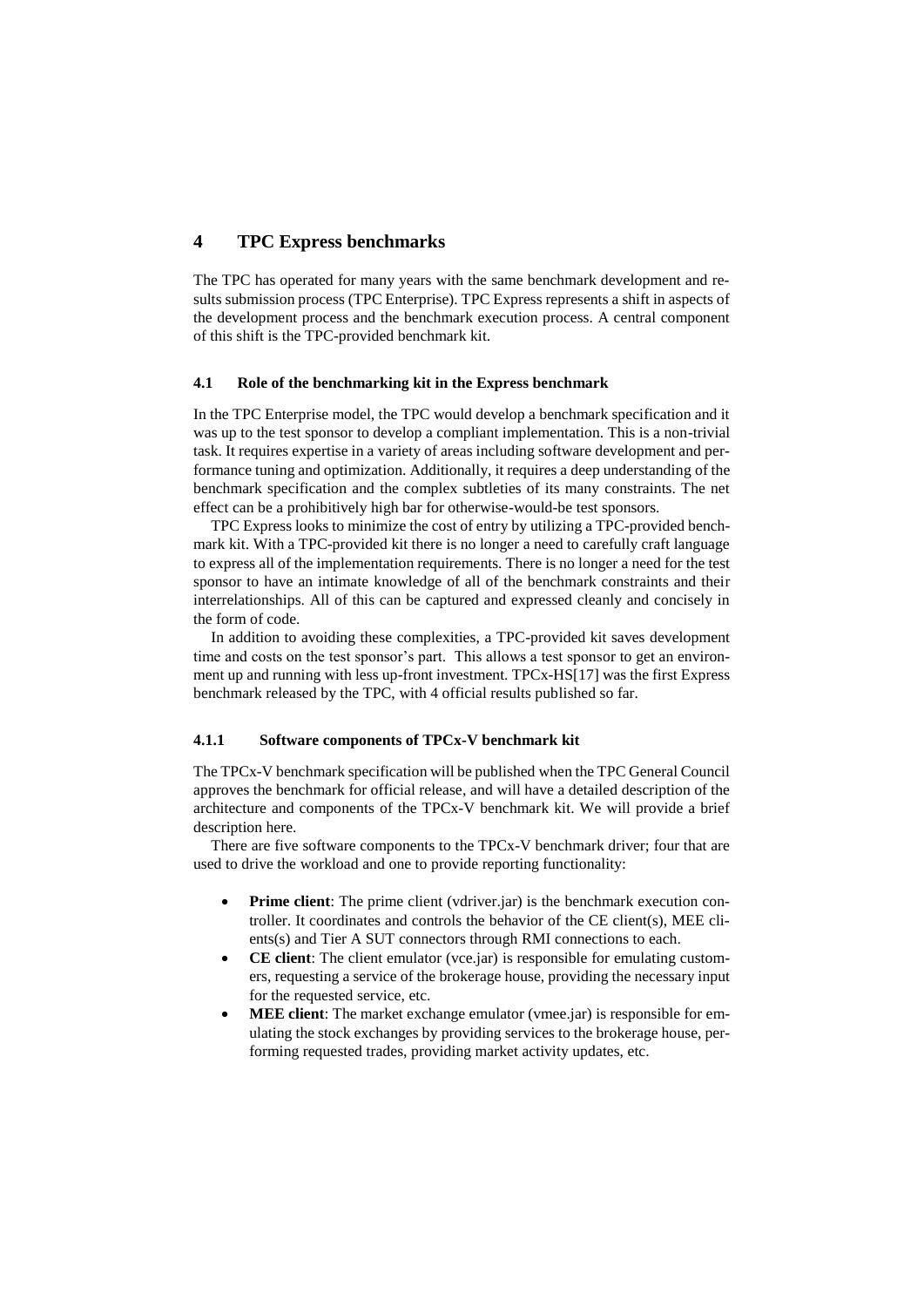

<span id="page-6-0"></span>**Fig. 3.** Software architecture (for a single Tile) of the TPCx-V benchmark kit

- **Tier A SUT connector**: The Tier A SUT connector (vconnector.jar) receives the transaction requests from the CE and MEE clients and sends queries to its Tier B databases.
- **Reporter**: The reporter (reporter.jar) performs the self-validation checks against the transaction log data and (optionally) creates an executive summary report.

**[Fig. 3](#page-6-0)** illustrates the four benchmark driver components and the communication paths between them. The RMI communication is used to control and coordinate benchmark runtime behavior while the actual benchmark transactions occur on separate network ports and/or hosts.

### **4.2 Self-validation**

In order to minimize the auditing requirements for this benchmark as well as to help the benchmark user more readily identify run validation errors prior to engaging in a benchmark result audit, the TPCx-V benchmark includes self-validation code in the reporter that checks as many of the validation requirements as possible. These validation checks include: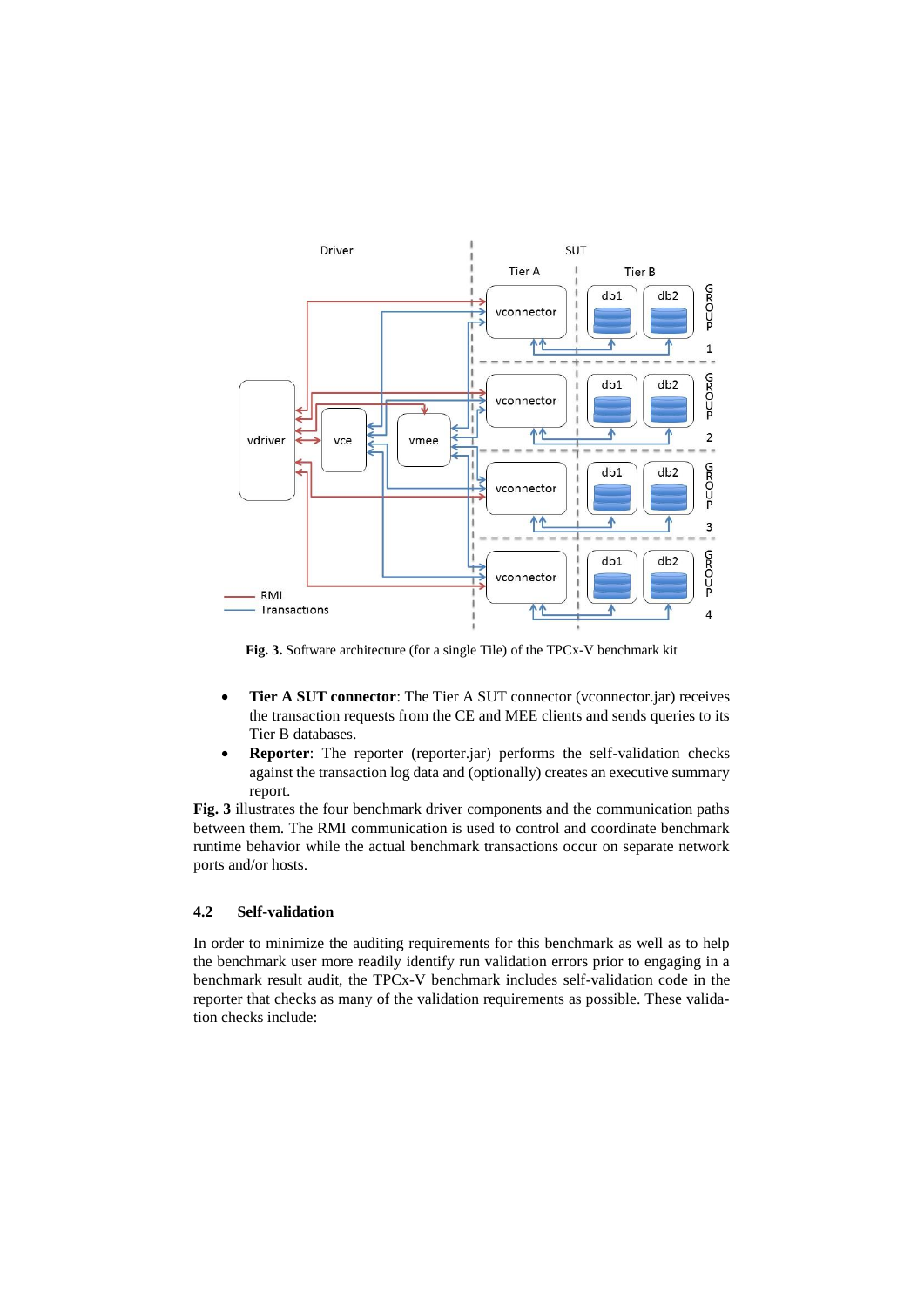- **Sampling interval data**: The tpsV sampling data required to create the test run graph referenced in clause 6.8.2 of the benchmark specification
- **Input mix checks**: The input value mix requirements specified in clause 6.5.1 of the benchmark specification
- **Transaction mix checks**: The transaction mix requirements specified in clause 6.4.1 of the benchmark specification
- **Average response time checks**: checks that the average response time for each type of transaction is not greater than the corresponding  $90<sup>th</sup>%$  response time per clause 6.6.1.4 of the benchmark specification
- **Group measured throughput checks**: checks that the Group measured throughput for each phase is between 98% and 102% of the expected throughput for that group per clause 6.8.1.3 of the benchmark specification

The reporter writes out a list of each of the validation checks performed and whether the benchmark result passed or failed that check.

### **4.3 Self-audit**

One of the longstanding positive characteristics of all TPC benchmarks is the rigor that is applied in validating each implementation. Traditionally this is accomplished via independent third party review performed by TPC-Certified auditors.

The TPC Express model requires the use of a TPC-provided kit. As a result, all implementations now have much more in common. Thus it is feasible to include a set of tools with the kit that automate, or at least facilitate, some of the required audit tasks. Since the TPC-provided kit limits which DBMS may be used, tools have be written to facilitate many audit tasks related to the database.

- The database schema tool captures details of all user-defined types in every database.
- The cardinality tool captures the current cardinality of all TPCx-V tables in each database in the testbed. This data is used to validate the state of an initially populated database, the state of a database prior to any given test run, and it can be used as the basis for space calculations. Cardinality tests are run in parallel, and the outcomes are hierarchically rolled up from the individual database level up to the SUT level
- The *atomicity* tool is used to validate that commit and rollback control operations are handled correctly by the DBMS.
- The database population rules and transaction profiles create a set of conditions that should always be true. The specification defines 3 separate conditions that are to be evaluated. The *consistency* tool is used to validate that these three conditions are met in all databases in the testbed.
- The TPCx-V specification defines *isolation* levels that must be maintained for each of the transactions in the workload. Furthermore, it defines three tests that must be performed to ensure that these required isolation levels are met. The tests purposely create conflicts between concurrently executing transactions and thereby show the ability to handle the conflicts correctly. The isolation tool implements the required tests, captures the necessary data, and reports whether the conditions were met.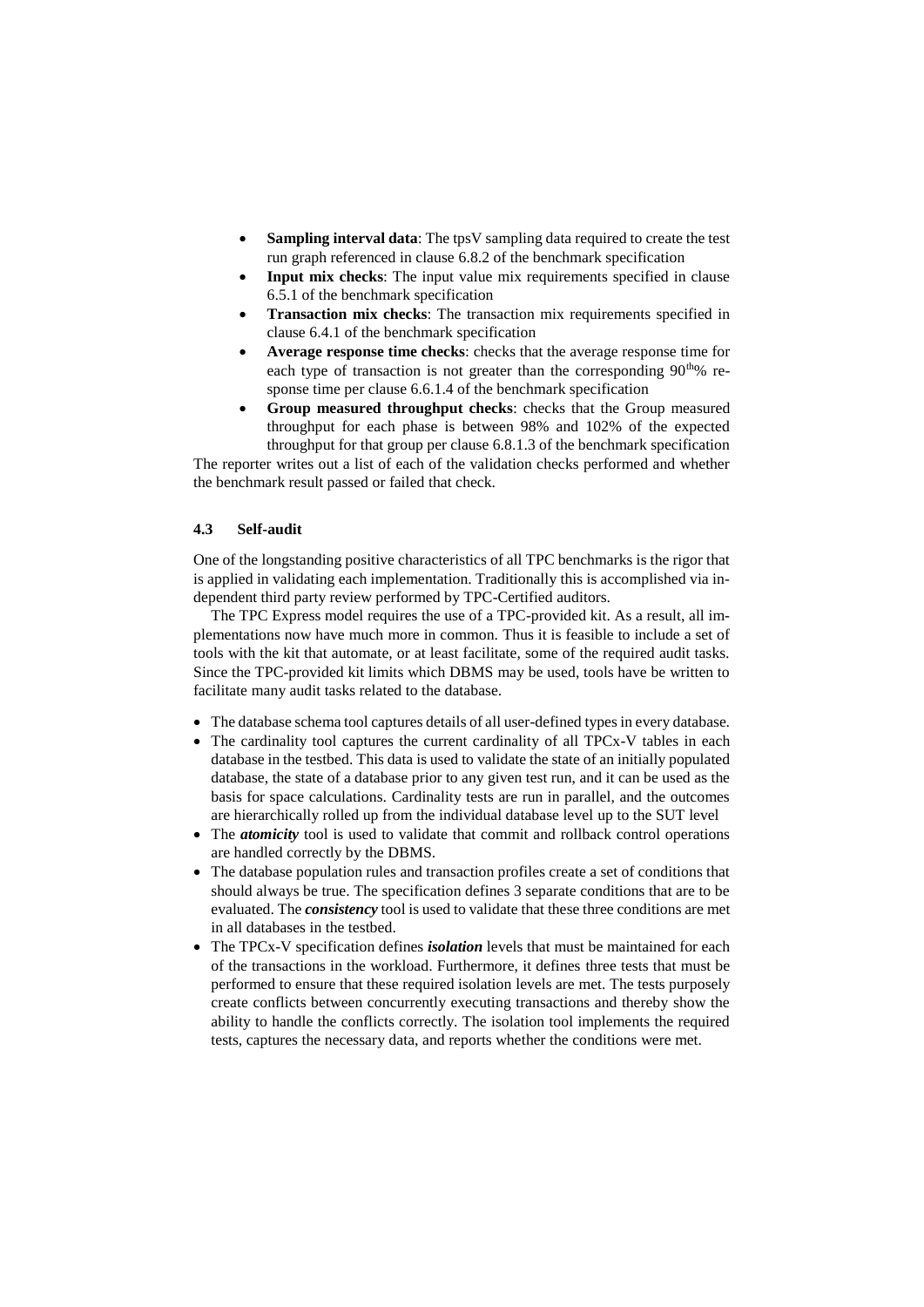# **5 Experimental results with TPCx-V**

To illustrate tuning with TPCx-V, we will use two examples: one that compares a non-varying load with TPCx-V's elastic load, and one that was run on an untuned configurations. First, let us briefly consider the configuration used for testing.

### **5.1 Testbed configuration**

#### **5.1.1 Benchmark**

For this set of experiments, we wanted to create as difficult a challenge for the virtualization platform as we could. So although the server would have normally had 1 or 2 Tiles based on its performance, we built a 5-Tile configuration with 60 VMs. We also loaded as many LUs as the disk drives had space for, which gave us a total of 800 LUs, divided into 5 Tiles of 160 LUs each, with each Group 1/2/3/4 having 16/32/48/64 LUs.

#### **5.1.2 Hardware**

- HP ProLiant DL580 G7
	- ─ 4 Intel(R) Xeon(R) CPU E7- 4870 @ 2.40GHz processors
	- ─ 40 cores/80 threads
	- ─ 512GB of memory
- Two EMC VNX.5700 disk arrays:
	- ─ Storage Processors with Intel Xeon Dual Core 5600 CPUs and 18GB of memory
	- ─ 72 SSDs for the tables of DSS VM2s, which have high IOPS requirements
	- ─ 112 spinning 15K RPM drives for the tables of OLTP VM3s
	- ─ 10 spinning 15K RPM drives for PostgreSQL redo logs

As we will see in section [5.2,](#page-9-0) the key to optimizing performance for TPCx-V (and indeed, for a multi-tenant server in the cloud) is to spread the entire load equally across all the resources. When one tenant is hitting a peak, another one might be experiencing a low-load period, allowing the system resources to keep up with the demand. Following this policy, all the data from all the VMs were striped across all the disk drives.

## <span id="page-8-0"></span>**5.1.3 Software**

One of the benefits of virtualization is that a virtual computer can be abstracted as a *file*, and be moved or copied. A common use of this property is to package and distribute applications as self-contained virtual appliances. The TPCx-V subcommittee has created a downloadable VM template in the OVF[\[4\]](#page-16-9) format with all the necessary software for the benchmark pre-loaded and pre-configured. Although the use of this template is not mandatory, using it greatly reduces the benchmark installation time.

The tests were run on VMware vSphere version 6.0, plus the following software stack required by the benchmark specification: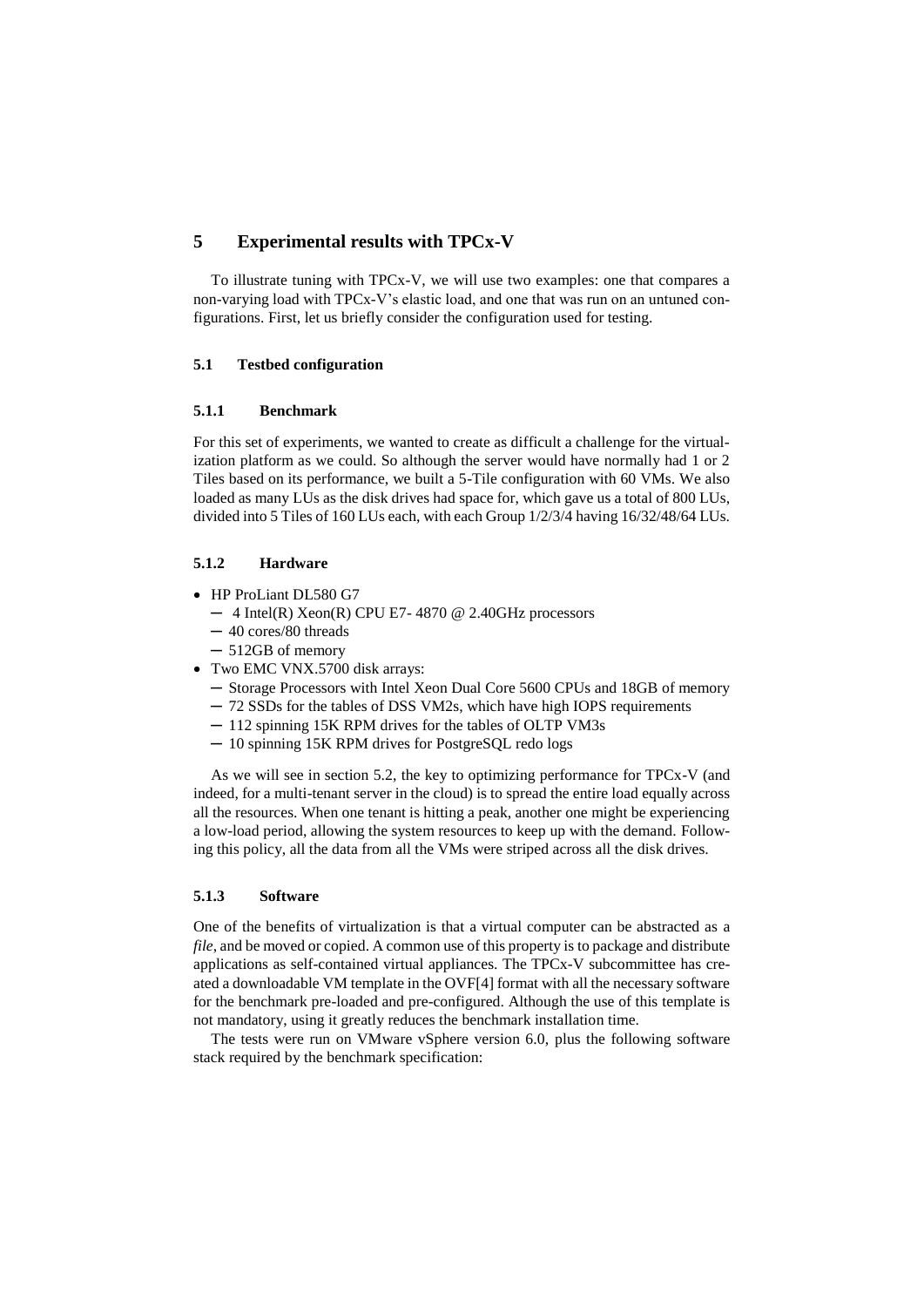- Red Hat Enterprise Linux 7.1 (3.10.0-123)
- PostgreSQL 9.3
- unixODBC-2.3.1-10
- $\bullet$  Java jdk1.7.0\_71
- TPCx-V source code version 242 from the TPC subversion server

#### **5.1.4 Virtual Machines**

The 60 VMs were cloned from the OVF file described in section [5.1.3.](#page-8-0) We used Power-CLI[\[18\]](#page-16-4) scripts to customize each VM to have a different number of virtual CPUs and a different memory size. *vmdk* virtual disks were created in advance, and were added to Tier B database VMs using PowerCLI scripts.

#### <span id="page-9-0"></span>**5.2 Results**

Valid TPCx-V test runs are 10-Phase, 2-hours runs. But we also ran 2 hours without any Phase changes to have a baseline for investigating the effects of load elasticity.

To aid in locating the plotted graphs (Excel *series*) in the figures, the legend for each figure lists the series in the order that they appear at the leftmost portion of the figure.

#### **5.2.1 Grouping VMs by Group or by Tile**

To study the profile of individual components of the System Under test (SUT), throughput values can be calculated and plotted for each VM of each Group of each Tile. In our configuration, that would mean 60 such graphs. However, that is unnecessary. Recall from section [3.3.3](#page-4-1) that the benchmark kit guarantees that all 5 Tiles have the same throughput using a deck of cards method. The same is true for the 4 Groups of a Tile: the kit ensures that their offered loads and resulting throughputs conform exactly to the specified ratios. Similarly, the DSS and OLTP VMs will receive the proper ratio of transactions. So, if we have the overall throughput plot, adding the per-Tile throughput plots is not *interesting*: each is receiving exactly 1/5th of the overall load. But grouping the results on a per-Group basis presents interesting results since each Group receives a different proportion of the load, which varies for the group from Phase to Phase.

#### <span id="page-9-1"></span>**5.2.2 Single Phase results**

For the single-Phase tests, the load contribution of Groups 1/2/3/4 remained constant at 10%/20%/30%/40% as seen in **[Fig. 4](#page-10-0)**. Although this avoids elasticity and is clearly not acceptable for publishing TPCx-V results, we ran this test to create a *baseline* to study the effects of elasticity. For **[Fig. 4](#page-10-0)**, we have added the contributions from Group 1s of all 5 Tiles together. We can see that these 5 Groups together contribute 10% of the overall throughput. Groups 2, 3, and 4 similarly contribute 20%, 30%, and 40%, respectively. **[Fig. 5](#page-10-1)** shows that the sum of CPU utilizations of all 60 VMs, which averages to 5,777%. The server has 40 cores/80 hyperthreads, and reports an average utilization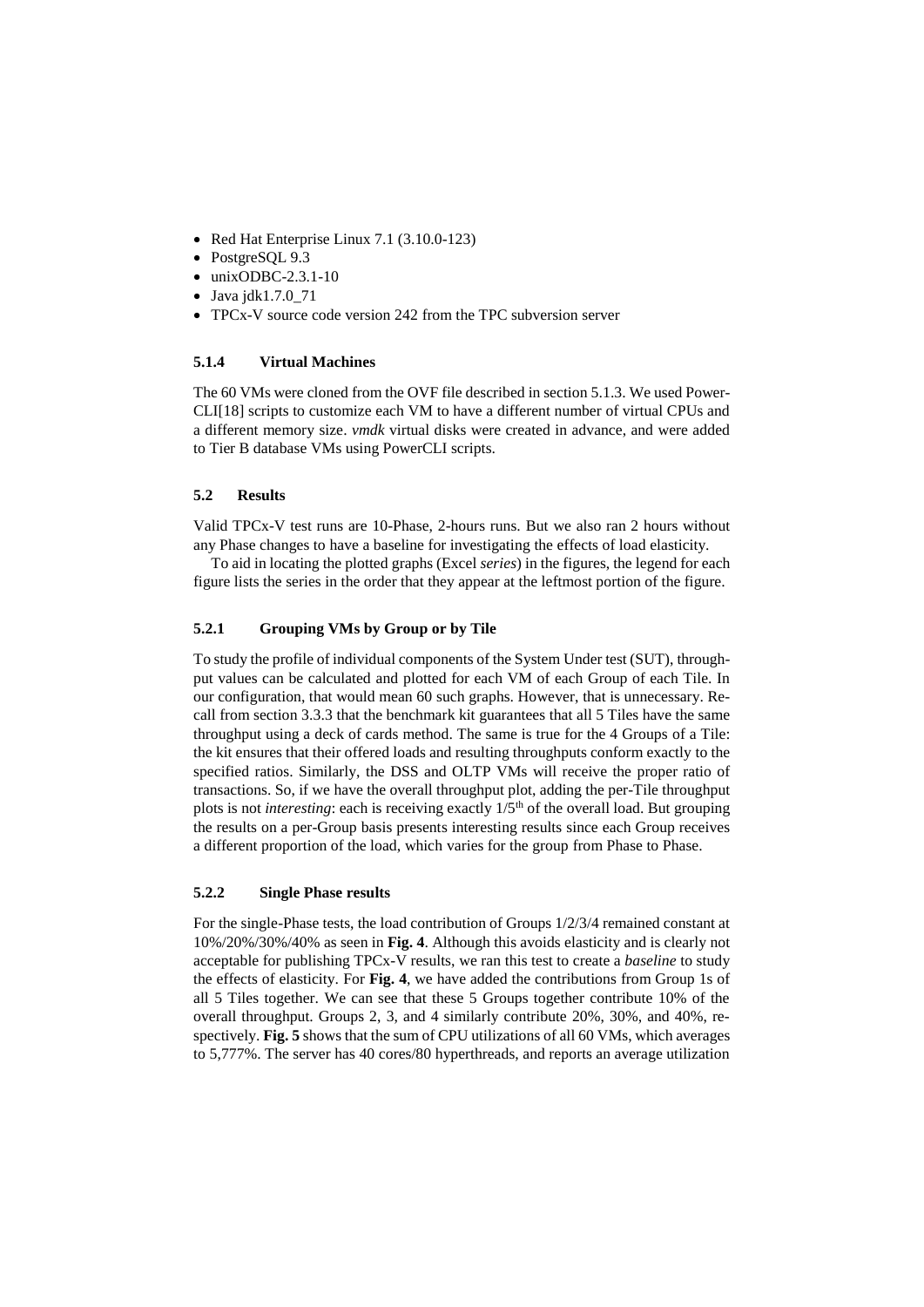

<span id="page-10-0"></span>



**Fig. 5.** Total CPU usages and I/O rates for run without elasticity

<span id="page-10-1"></span>of 73% for each thread for a total of 5840%. The small difference is due to some processing inside the hypervisor that is not recorded by the VMs. The overall I/O rate is 47K IOPS. When we add the CPU utilizations of all Group 1 VMs together, they amount to 550%, around  $1/10<sup>th</sup>$  of the total as expected from these Groups contributing 1/10th of the total throughput. **[Fig. 7](#page-11-0)** shows a similar behavior for Groups 2-4.

**[Fig. 6](#page-11-1)** shows the CPU utilizations of the 3 VMs of Tile 1, Group 1. Tier A VM1 has the lowest CPU utilization as expected. Tier B VM2 is also low in CPU utilization at around 20% average. Tier B VM3 comes in at around 69%. The situation is reversed for I/O where VM2 has 608 reads/sec and 84 writes/sec, whereas VM3 sees only 97 reads/sec and 140 writes/sec.

#### **5.3 10-Phase results**

For these runs, we allowed the kit to vary the load offered to each Group based on the elasticity requirements of the TPCx-V specification. We will study the effects of elasticity on performance by first reporting the result from runs on an early, unoptimized configuration. We will show how TPCx-V identified the source of a performance problem, and will demonstrate the effects of the optimization step.

### **5.3.1 Results on unoptimized configuration**

In this early configuration, we had allocated the CPU counts listed in **[Table 1](#page-11-2)** for the 12 VMs of each Tile. The throughput of this run was 482 tpsV, which is 91% of the single-phase throughput of the run in section [5.2.2.](#page-9-1) This is a poor result since we want to showcase how well the virtualization platform can handle the cloud-like variations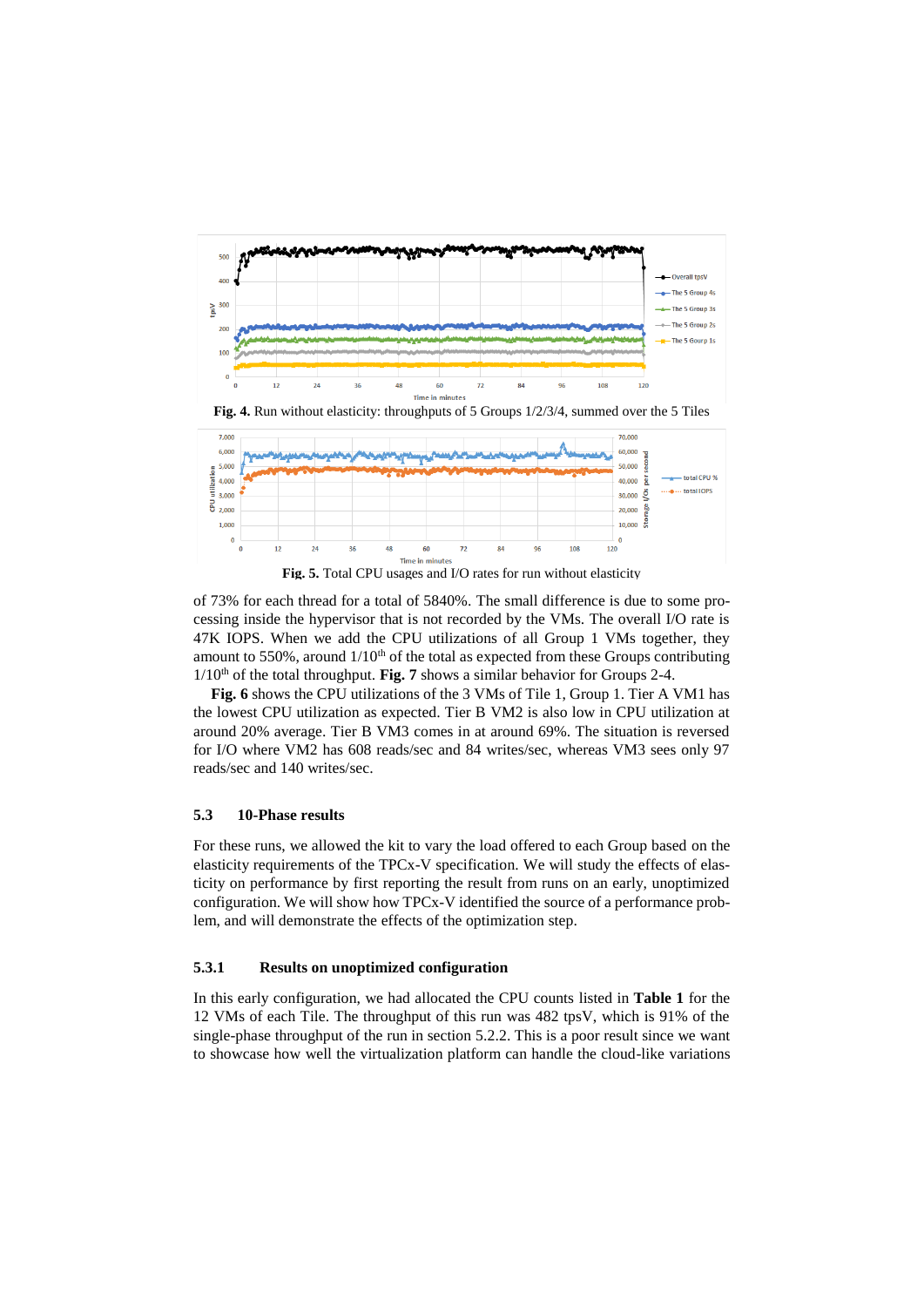<span id="page-11-1"></span>

<span id="page-11-0"></span>in load. To see the source of this performance drop, let us first consider the throughput curves in **[Fig. 8](#page-12-0)**. We can see that the overall throughput stays over 500 tpsV until Phase 7, which starts at minute 72. At this point, when Groups numbered 1 in each Tile reach their peak demands, we have a slight drop in performance. The drop is more pronounced in Phase 8 when Groups numbered 2 reach their peak. We see in **[Table 1](#page-11-2)** that the CPU-heavy VM3 of Group 1 has 3 virtual CPUs. The CPU utilization graph of T1G1VM1 in **[Fig. 9](#page-12-1)** (in yellow) shows an average utilization of over 200% and even hitting 300% during Phase 7. If there are any transient peaks, T1G1VM3 may not be able to satisfy the demand. The situation is more pronounced in Phase 8 for T1G2VM3 (in green) with 4 vCPUs and average utilizations that regularly approach 400%.

#### **5.3.2 Optimized results**

We increased the virtual CPU count of VM3s in all Group 1s to 4 vCPUs, and VM3s in all Group 2s to 5 vCPUs, and repeated the experiment. **[Fig. 11](#page-13-0)** shows that although

<span id="page-11-2"></span>

| <b>Table 1.</b> virtual CPU counts of VMs |       |  |  |         |  |  |         |  |  |         |  |                                                 |
|-------------------------------------------|-------|--|--|---------|--|--|---------|--|--|---------|--|-------------------------------------------------|
| Group                                     | Group |  |  | Group 2 |  |  | Group 3 |  |  | Group 4 |  |                                                 |
| VM                                        |       |  |  |         |  |  |         |  |  |         |  | VM1 VM2 VM3 VM1 VM2 VM3 VM1 VM2 VM3 VM1 VM2 VM3 |
| vCPI                                      |       |  |  |         |  |  |         |  |  |         |  |                                                 |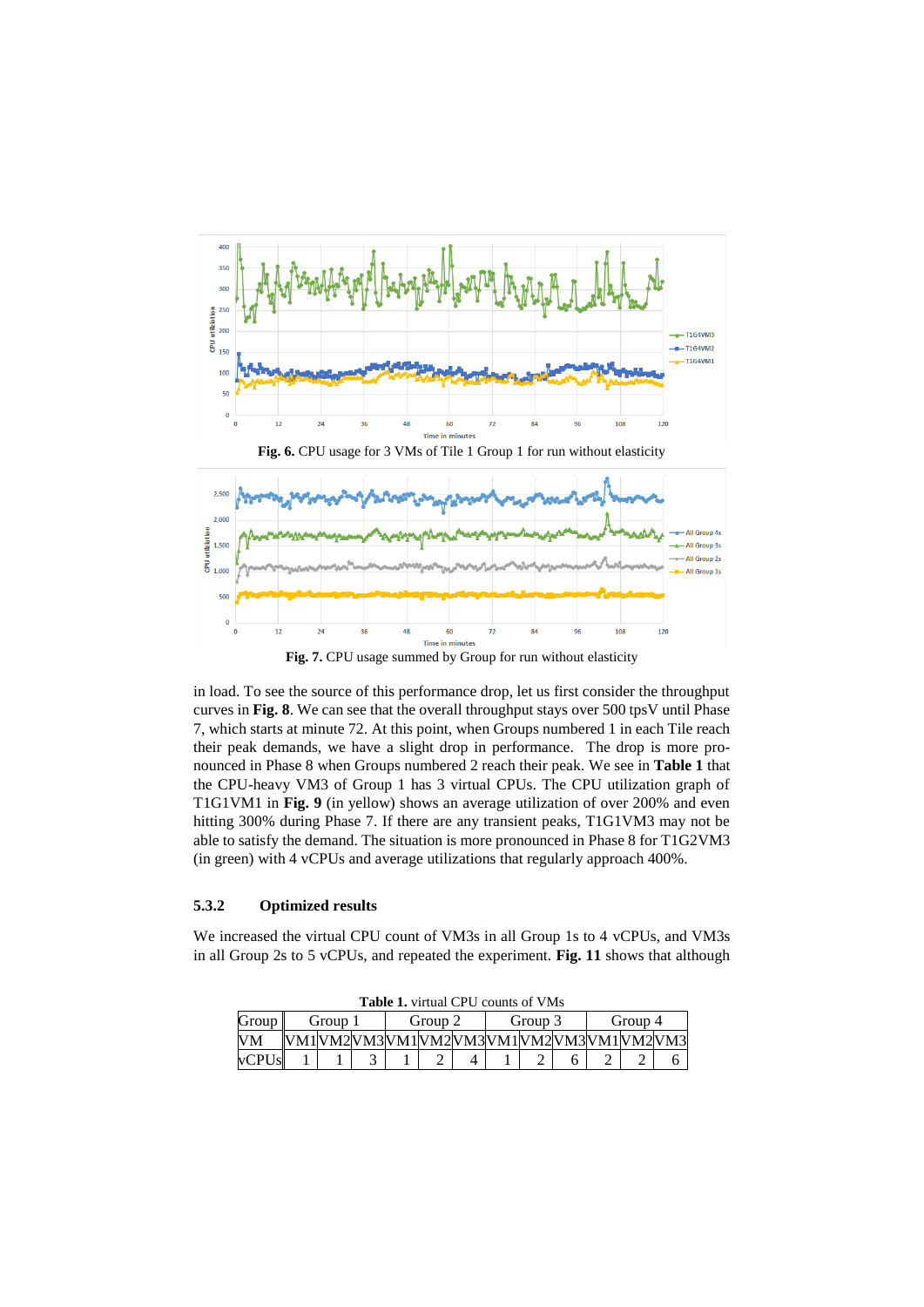<span id="page-12-0"></span>

<span id="page-12-1"></span>there is a drop in throughput in Phases 8-10, it is not nearly as pronounced as in **[Fig. 9](#page-12-1)**. In **[Fig. 11](#page-13-0)**, we can see that T1G2VM3 can use more than 400% of CPU time in Phase 8, so allocating 5 virtual CPUs to it ensured that it will always meet transient demand peaks, as did allocating 4 virtual CPUs to T1G1VM3.

The throughput of this run was 512 tpsV, 6% higher than the earlier run, and within 3% of the run with no elasticity.

# **6 Performance analysis of results**

### **6.1 Overcommitment and elasticity**

Optimizing a configuration for TPCx-V requires CPU *overcommitment*, a feature in wide usage in cloud environments. If we add up the CPU counts of all 60 VMs in the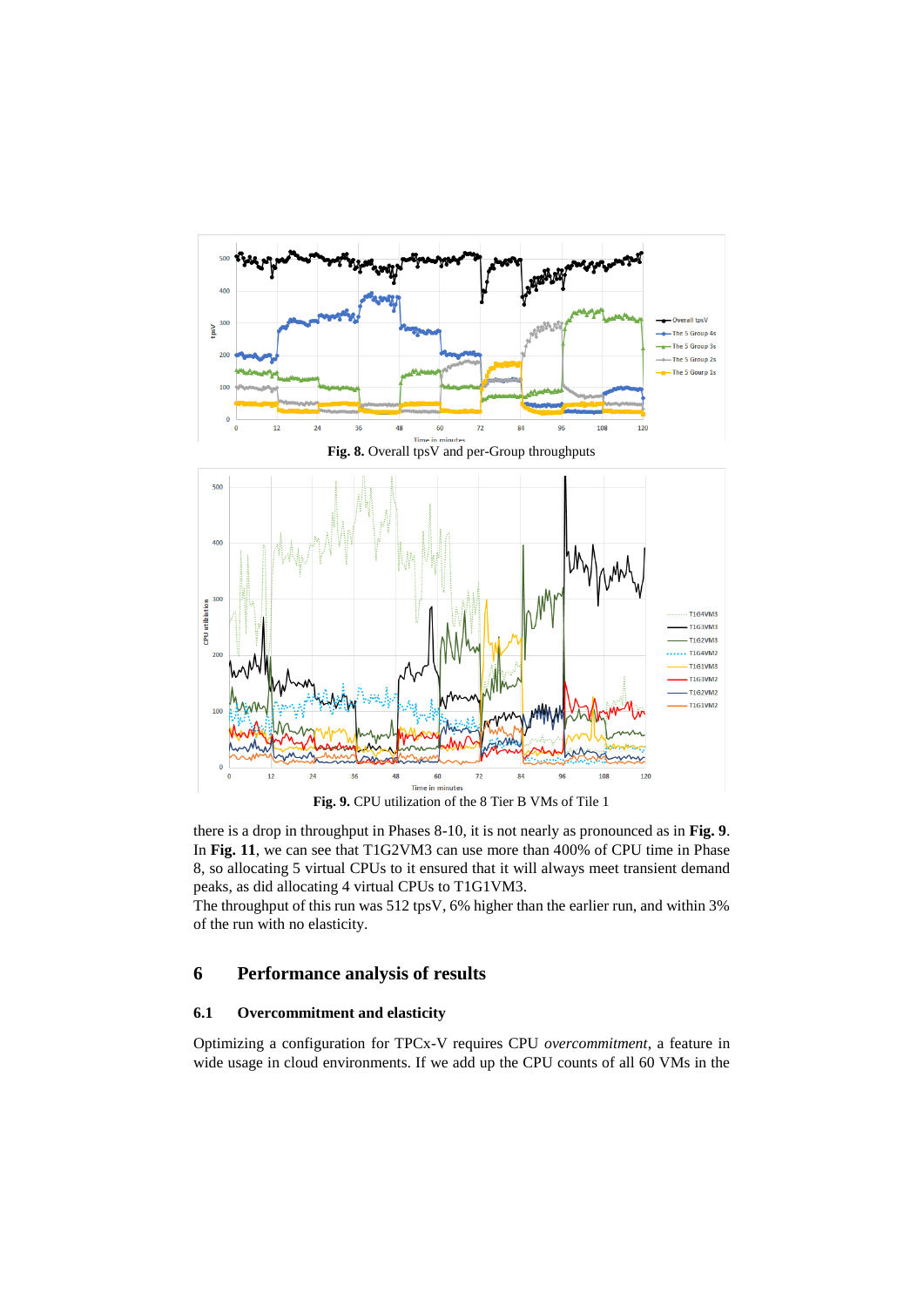<span id="page-13-1"></span>

<span id="page-13-0"></span>optimized case, we arrive at a total of 165. The server has only 80 hyperthreads. This is called overcommitment of CPU resources. We cannot expect to have all the VMs running at max utilization at once. However, allocating only enough virtual CPUs to handle the average load will leave the VM under-provisioned during its peak demand periods. So to optimize performance, we need to provision the virtual CPUs of each VM based on peak demand.

Overcommitment of virtual CPUs works well when the peak periods of one VM match up with the low periods of another VM (or the peak demand period of one tenant in a cloud server coincides with a low demand period of another). TPCx-V emulates this characteristic. We can see in **[Fig. 10](#page-13-1)** that the benchmark injects a nearly constant overall load, and as long as the virtualization platform is well-optimized, the server should be able to handle the load despite the wide variations of the load of each VM.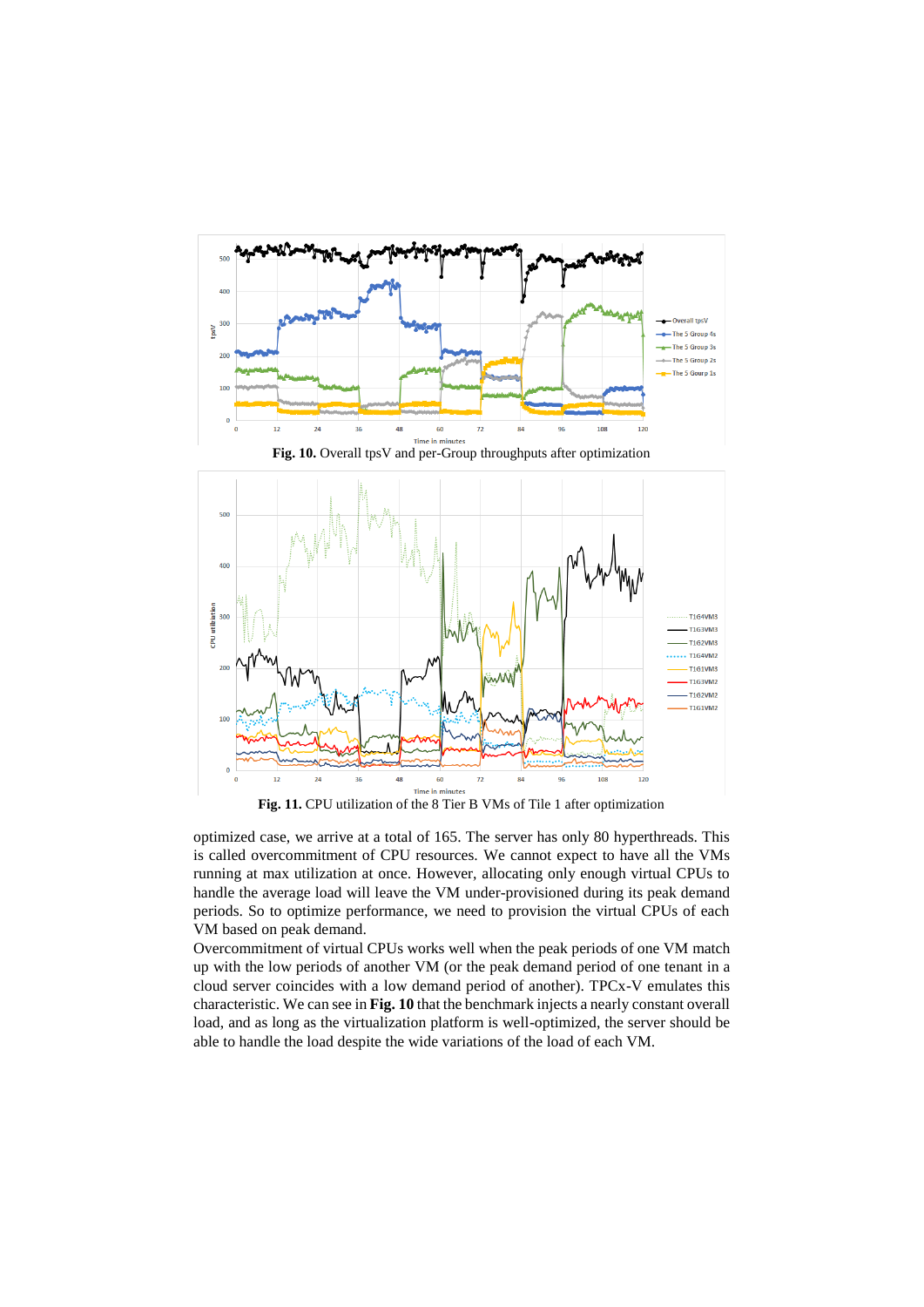#### **6.2 Hysteresis**

The TPC-E workload, which is the origin of the TPCx-V workload, emulates a brokerage house. For one of its main transactions, Trade-Order, around 20% of orders are *limit* orders, and are deferred until the limit price is reached. In TPCx-V, the limit price is guaranteed to be reached within 6 minutes. After running for a while and reaching steady state, an equilibrium exists where the rate of new limit orders that are deferred matches exactly the rate of old limit orders that reach their intended price and are executed. In other words, previously-deferred limit orders make up 20% of executed Trade-Result transactions, while 20% of new Trade-Order transactions are deferred. At any given point in time, the average number of deferred Trade-Order transactions is 24Xtps. So, for example, running at 186 tps, an average of 37.2 transactions per second are deferred; and there are an average of 4,464 transactions in the deferred queue, waiting for their limit price to be reached.

In **[Fig. 12](#page-14-0)** we see Tile 1, Group 1transitioning from Phase 6, when it is running at around 26.6 tps, to Phase 7, where it will eventually run at 186 tps. Its contribution grows from 5% to 35%. But the number of deferred limit orders at the beginning of Phase 7 is only 24X26.5=636. As these orders meet their limits and are completed, their contribution to the throughput is not at the same rate that 4,464 transactions in the deferred queue (corresponding to a 186 tps throughput) would have provided. Hence, we start at 122 tps, and it takes 6 minutes for all the limit orders from Phase 6 to be drained, before the Group runs at its steady state 186 tps for the next 6 minutes. The situation is reversed in the transition to Phase 8 where the Group wants to run at 26 tps again, but has a large backlog of 4,464 limit orders from Phase 7. It takes 6 minutes before throughput drops to the desired level.

Although each Group has to deal with this hysteresis effect at every Phase transition, the too-high and too-low hysteresis effects of the various Groups should match up and cancel out, and the overall throughput should not be impacted if the SUT is well-optimized and the virtualization platform is efficient.



<span id="page-14-0"></span>**Fig. 12.** Overall tpsV and per-Group throughputs after optimization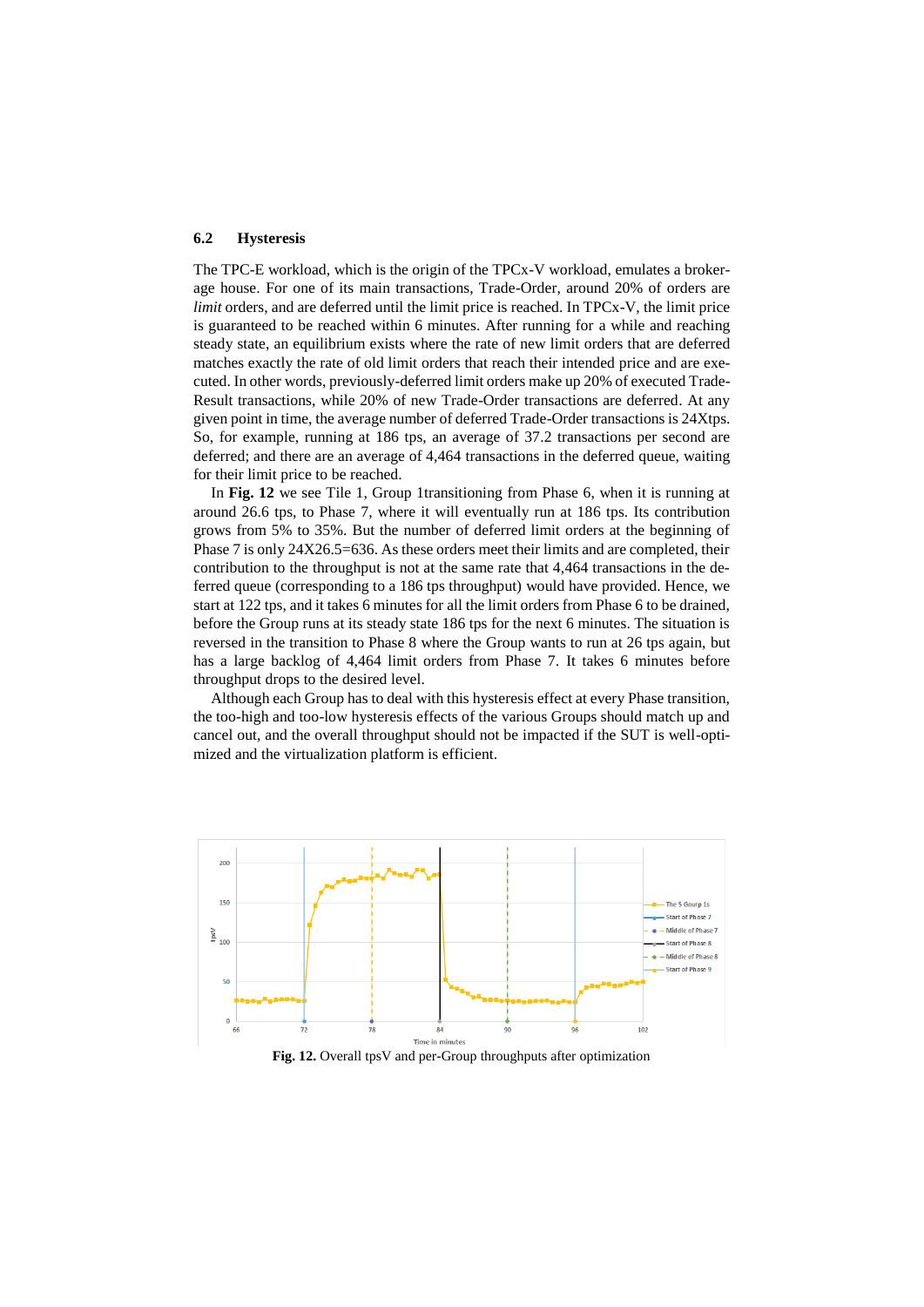# **7 Future work**

Potential areas of future work with the TPCx-V benchmark involve expanding the database coverage of the benchmark and leveraging the workload and its characteristics to measure the performance of cloud and cloud infrastructure environments.

#### **7.1 Database coverage**

Adding support to the TPCx-V kit for databases other than PostgreSQL would make the kit attractive to a wider audience. The use of the ODBC client API in the kit was a design choice to make it easier to add other databases. A logical next step would be to add support for the MySQL interface to the TPCx-V kit. Having this interface in the kit would immediately add support for many database environments such as MySQL, MariaDB, Percona, and others that support the MySQL interface. Having the ability to drive a TPCx-V load against these additional database environments would make the TPCx-V kit and benchmark interesting to individuals, academic institutions, and companies that are more familiar with these other database environments.

#### **7.2 Cloud and Cloud infrastructure**

The TPCx-V workload and kit were designed to drive and measure the performance of multiple distinct database environments. The TPCx-V benchmark specification states that all these environments must be run on a single virtualized server. However, the usage of the TPCx-V kit could be expanded to measure the performance of environments where the Tiles/Groups/VMs can be placed on multiple servers, and the elasticity features of the benchmark can be used to measure the efficiency of the testbed in deploying and possibly migrating VMs and applications as the load changes and need arises. In other words, a better emulation of cloud data centers and cloud infrastructure. Also, since the TPCx-V kit does not inherently need to know the location or placement of the databases it is driving, the kit could be used to drive elastic database workloads in public cloud environments where the details of the underlying implementation are typically abstracted.

## **8 Acknowledgements**

We thank Matt Emmerton, John Fowler, Karl Huppler, Matthew Lanken, Jamie Reding, Cecil Reames, Jignesh Shah, Wayne Smith, and Priya Sethuraman for contributing time and effort in the development of the TPCx-V benchmark. We are also grateful to the reviewers for their comments and corrections.